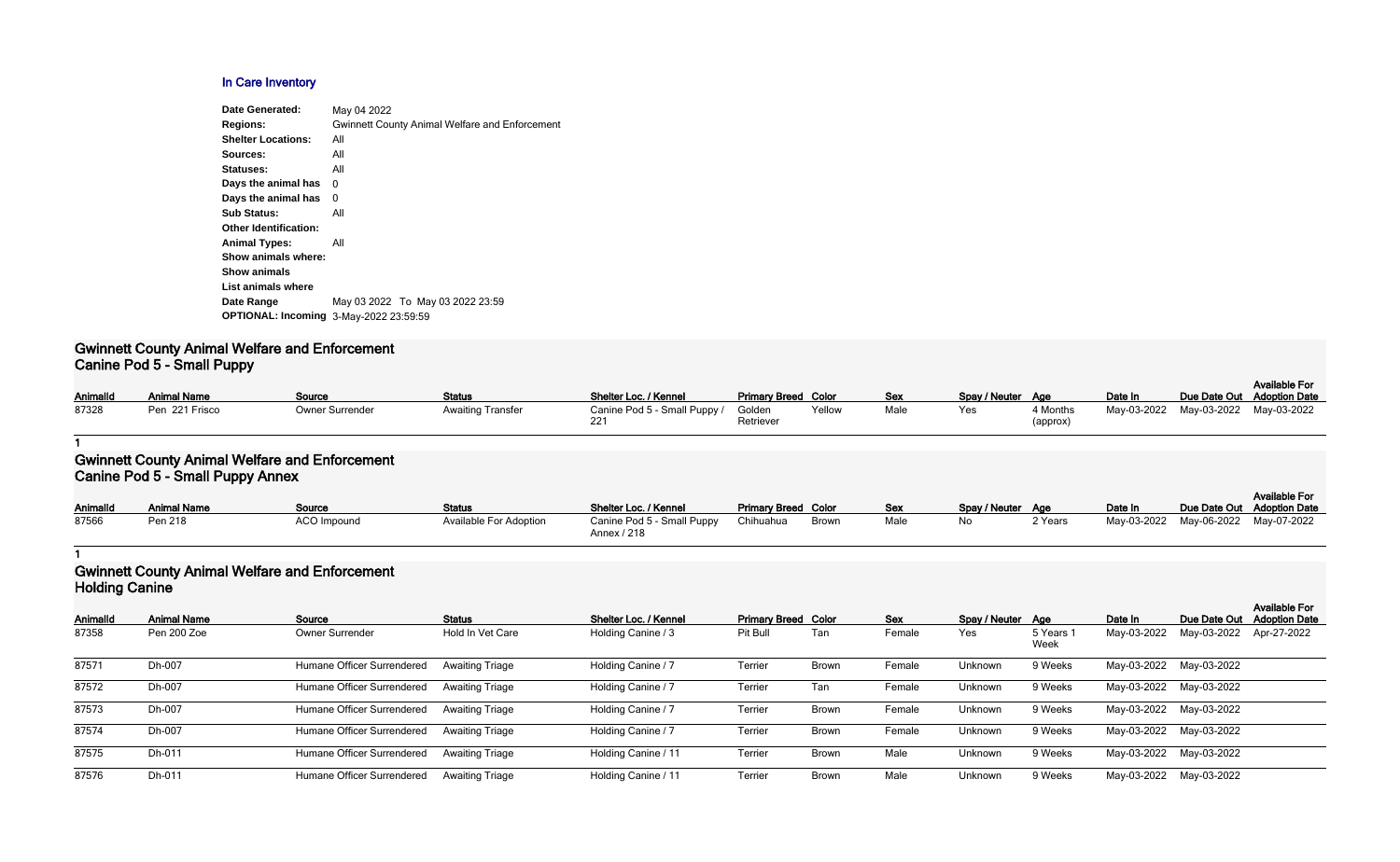| 87577 | $Dh-1$ | Humane Officer Surrendered Awaiting Triage | Holding Canine / 11 | Terrier | Tar. | Male | Unknown | 9 Weeks | May-03-2022 May-03-2022 |  |
|-------|--------|--------------------------------------------|---------------------|---------|------|------|---------|---------|-------------------------|--|
| 87578 | $Dh-1$ | Humane Officer Surrendered Awaiting Triage | Holding Canine / 11 | Terrier | Tar  | Male | Unknown | 9 Weeks | May-03-2022 May-03-2022 |  |

**9**

# **Gwinnett County Animal Welfare and Enforcement Neglect Canine**

|          |                    |                                                     |               |                       |                            |        |                   |                    |                         | <b>Available For</b>       |
|----------|--------------------|-----------------------------------------------------|---------------|-----------------------|----------------------------|--------|-------------------|--------------------|-------------------------|----------------------------|
| AnimalId | <b>Animal Name</b> | Source                                              | <b>Status</b> | Shelter Loc. / Kennel | <b>Primary Breed Color</b> | Sex    | Spay / Neuter Age |                    | Date In                 | Due Date Out Adoption Date |
| 87275    | N D 02 Lady        | Humane Officer Surrendered  Protective Custody/Hold |               | Neglect Canine / 2    | Black<br>Cane Corso        | Female | <b>Unknown</b>    | 5 Months 1<br>Week | May-03-2022 May-18-2022 |                            |

**1**

# **Gwinnett County Animal Welfare and Enforcement Puppy Triage**

| Animalld | <b>Animal Name</b> | Source             | <b>Status</b>                       | Shelter Loc. / Kennel | <b>Primary Breed Color</b>                 | Sex    | Spay / Neuter Age |        | Date In                 | Due Date Out | <b>Available For</b><br><b>Adoption Date</b> |
|----------|--------------------|--------------------|-------------------------------------|-----------------------|--------------------------------------------|--------|-------------------|--------|-------------------------|--------------|----------------------------------------------|
| 87556    | Pt-3 Mom D         | ACO Impound        | <b>Available For Adoption</b>       | Puppy Triage / 3      | <b>Domestic Short Calico</b><br>Hair       | Female | Unknown           | 1 Year | May-03-2022             | May-06-2022  |                                              |
| 87557    | Pt-3 Kitten 1      | ACO Impound        | Awaiting Vet Exam / Health<br>Check | Puppy Triage / 3      | Domestic Short Grey Tabby<br>Hair          | Female | Unknown           | Adult  | May-03-2022             | May-03-2022  |                                              |
| 87558    | Pt-3 Kitten 2      | ACO Impound        | Awaiting Vet Exam / Health<br>Check | Puppy Triage / 3      | Domestic Short Grey Tabby<br>Hair          | Female | Unknown           | Adult  | May-03-2022 May-03-2022 |              |                                              |
| 87559    | Pt-3 Kitten 3      | <b>ACO</b> Impound | Awaiting Vet Exam / Health<br>Check | Puppy Triage / 3      | Domestic Short Orange Tabby Female<br>Hair |        | Unknown           | Adult  | May-03-2022             | May-03-2022  |                                              |
| 87560    | Pt-3 Kitten 4      | ACO Impound        | Awaiting Vet Exam / Health<br>Check | Puppy Triage / 3      | <b>Domestic Short Calico</b><br>Hair       | Female | Unknown           | Adult  | May-03-2022 May-03-2022 |              |                                              |
| 87561    | Pt-3 Kitten 5      | ACO Impound        | Awaiting Vet Exam / Health<br>Check | Puppy Triage / 3      | Domestic Short Grey Tabby<br>Hair          | Female | Unknown           | Adult  | May-03-2022 May-03-2022 |              |                                              |

**6**

## **Gwinnett County Animal Welfare and Enforcement Sick Canine**

| <b>VALILIV</b>  |                    |                    |                               |                       |                            |       |            |                   |                     |         |                         |                                              |
|-----------------|--------------------|--------------------|-------------------------------|-----------------------|----------------------------|-------|------------|-------------------|---------------------|---------|-------------------------|----------------------------------------------|
| <b>AnimalId</b> | <b>Animal Name</b> | Source             | <b>Status</b>                 | Shelter Loc. / Kennel | <b>Primary Breed Color</b> |       | <b>Sex</b> | Spay / Neuter Age |                     | Date In | Due Date Out            | <b>Available For</b><br><b>Adoption Date</b> |
| 87555           | $Sd-06$            | <b>ACO</b> Impound | <b>Awaiting Triage</b>        | Sick Canine / 6       | Labrador                   | Black | Female     | Unknown           |                     |         | May-03-2022 May-06-2022 |                                              |
| 87564           | Sd 3c              | ACO Impound        | <b>Awaiting Triage</b>        | Sick Canine / 3       | Pit Bull                   | Grey  | Male       | No                | 5 Years             |         | May-03-2022 May-06-2022 |                                              |
| 87567           | Sd-05              | ACO Impound        | <b>Awaiting Triage</b>        | Sick Canine / 5       | Pit Bull                   | Brown | Male       | Unknown           | 2 Years             |         | May-03-2022 May-06-2022 |                                              |
| 87568           | Chapo Sd-4         | <b>ACO</b> Impound | <b>Available For Adoption</b> | Sick Canine / 4       | Pit Bull                   | Grey  | Male       | Unknown           | 2 Years             |         | May-03-2022 May-13-2022 |                                              |
| 87570           | SD 09 C King       | ACO Impound        | Protective Custody/Hold       | Sick Canine / 9       | Pit Bull                   | Tan   | Male       | Unknown           | 4 Years<br>(approx) |         | May-03-2022 May-03-2022 |                                              |

**5**

**Gwinnett County Animal Welfare and Enforcement Sick Canine Annex**

|--|

| Spay / Neuter | <b>Age</b> | Date In | <b>Available For</b><br>Due Date Out Adoption Date |
|---------------|------------|---------|----------------------------------------------------|
|               |            |         |                                                    |